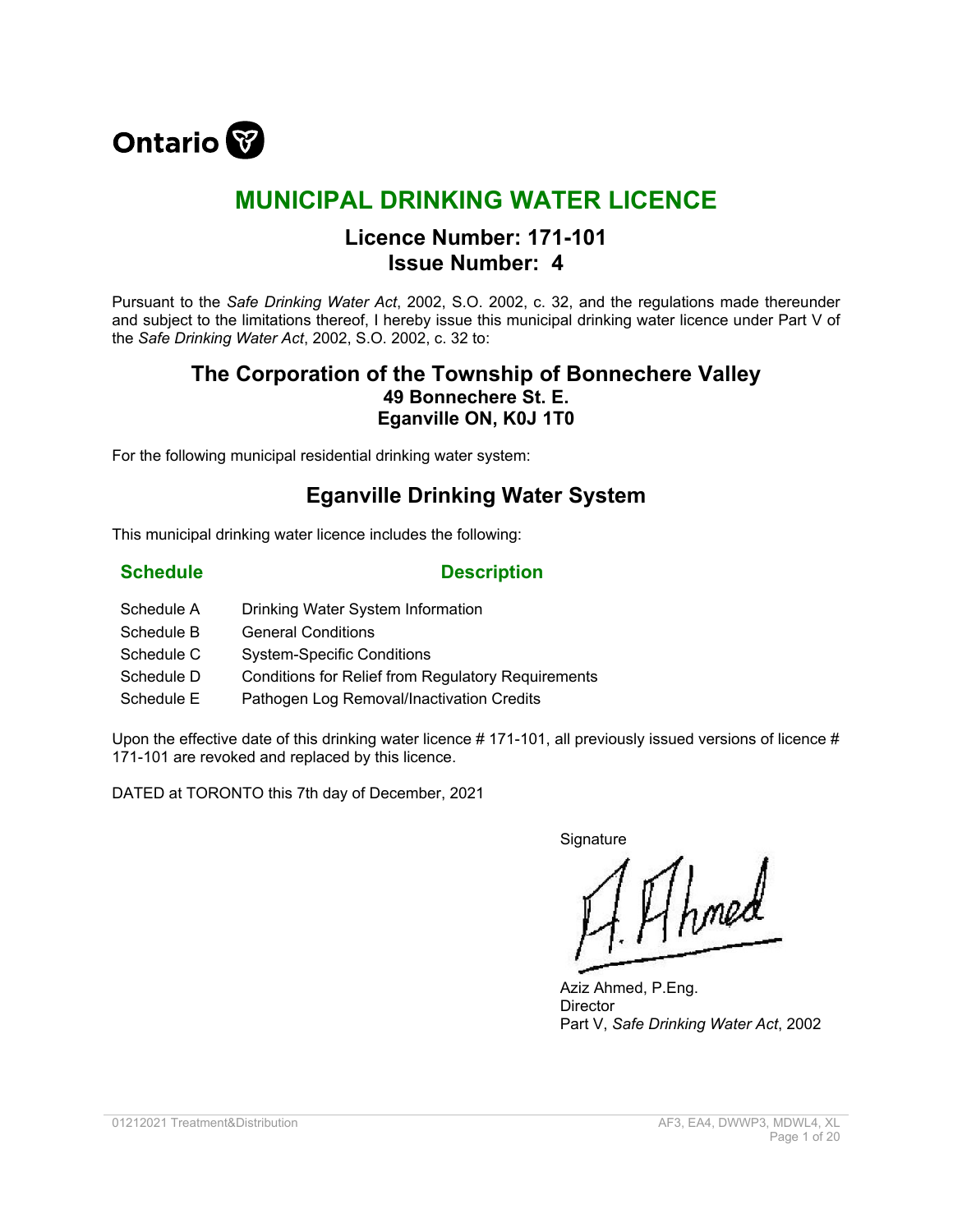# **Schedule A: Drinking Water System Information**

| <b>System Owner</b>        | The Corporation of the Township of Bonnechere Valley |
|----------------------------|------------------------------------------------------|
| Licence Number             | 171-101                                              |
| Drinking Water System Name | <b>Eganville Drinking Water System</b>               |
| Licence Effective Date     | December 7, 2021                                     |

### **1.0 Licence Information**

| Licence Issue Date                   | December 7, 2021 |
|--------------------------------------|------------------|
| Licence Effective Date               | December 7, 2021 |
| Licence Expiry Date                  | December 7, 2026 |
| Application for Licence Renewal Date | June 7, 2026     |

### **2.0 Incorporated Documents**

The following documents are applicable to the above drinking water system and form part of this licence:

#### **2.1** Drinking Water Works Permit

| Drinking Water System Name      | Permit Number | <b>Issue Date</b> |
|---------------------------------|---------------|-------------------|
| Eganville Drinking Water System | 171-201       | December 7, 2021  |

#### **2.2** Permits to Take Water

| Water Taking Location                                             | <b>Permit Number</b> | <b>Issue Date</b> |
|-------------------------------------------------------------------|----------------------|-------------------|
| Bonnechere River - Heat Pumps, Bonnechere<br>River - Water Supply | 2101-8W4LN3          | July 17, 2012     |

### **3.0 Financial Plans**

| The Financial Plan Number for the Financial Plan required to be developed   171-301<br>for this drinking water system in accordance with O. Reg. 453/07 shall be: |          |
|-------------------------------------------------------------------------------------------------------------------------------------------------------------------|----------|
| Alternately, if one Financial Plan is developed for all drinking water<br>systems owned by the owner, the Financial Plan Number shall be:                         | 171-301A |

# **4.0 Accredited Operating Authority**

| <b>Drinking Water System or</b> | <b>Accredited Operating Authority</b>                   | <b>Operational</b> | Operating            |
|---------------------------------|---------------------------------------------------------|--------------------|----------------------|
| <b>Operational Subsystems</b>   |                                                         | Plan No.           | <b>Authority No.</b> |
| Eganville Water Treatment Plant | The Corporation of the Township<br>of Bonnechere Valley | 171-401            | 171-OA1              |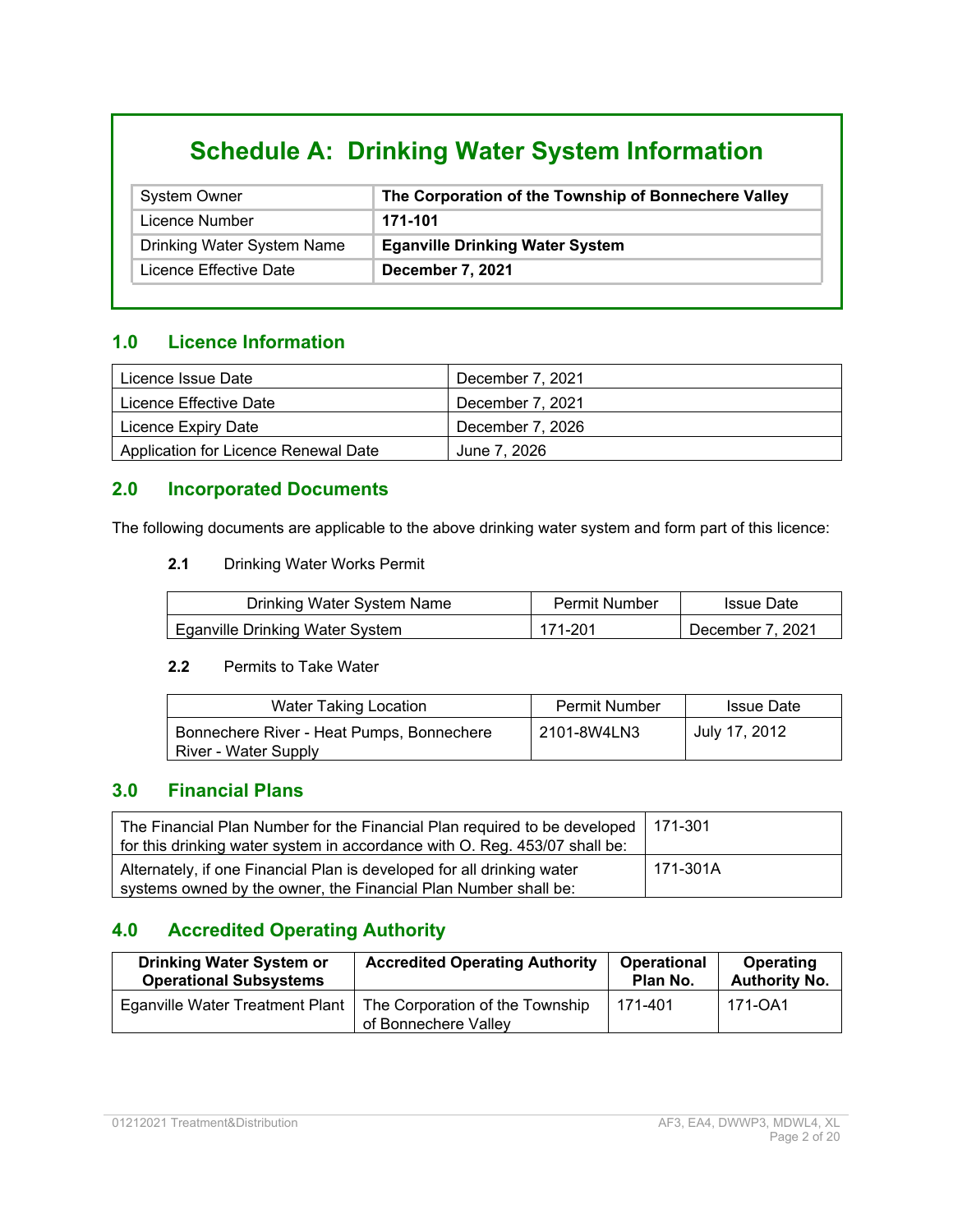# **Schedule B: General Conditions**

| <b>System Owner</b>        | The Corporation of the Township of Bonnechere Valley |
|----------------------------|------------------------------------------------------|
| Licence Number             | 171-101                                              |
| Drinking Water System Name | <b>Eganville Drinking Water System</b>               |
| Licence Effective Date     | December 7, 2021                                     |

#### **1.0 Definitions**

- **1.1** Words and phrases not defined in this licence and the associated drinking water works permit shall be given the same meaning as those set out in the SDWA and any regulations made in accordance with that act, unless the context requires otherwise.
- **1.2** In this licence and the associated drinking water works permit:

"**adverse effect**", "**contaminant**" and "**natural environment**" shall have the same meanings as in the EPA;

"**alteration**" may include the following in respect of this drinking water system:

- (a) An addition to the system,
- (b) A modification of the system,
- (c) A replacement of part of the system, and
- (d) An extension of the system;

"**compound of concern**" means a contaminant described in paragraph 4 subsection 26 (1) of O. Reg. 419/05, namely, a contaminant that is discharged to the air from a component of the drinking water system in an amount that is not negligible;

**"CT"** means the CT Disinfection Concept, as described in subsection 3.1.1 of the Ministry's Procedure for Disinfection of Drinking Water in Ontario, dated July 29, 2016.

"**Director**" means a Director appointed pursuant to section 6 of the SDWA for the purposes of Part V of the SDWA;

"**drinking water works permit**" means the drinking water works permit for the drinking water system, as identified in Schedule A of this licence and as amended from time to time;

**"emission summary table**" means a table described in paragraph 14 of subsection 26 (1) of O. Reg. 419/05;

**"EPA"** means the *Environmental Protection Act*, R.S.O. 1990, c. E.19;

"**financial plan**" means the financial plan required by O. Reg. 453/07;

**"Harmful Algal Bloom (HAB)"** means an overgrowth of aquatic algal bacteria that produce or have the potential to produce toxins in the surrounding water, when the algal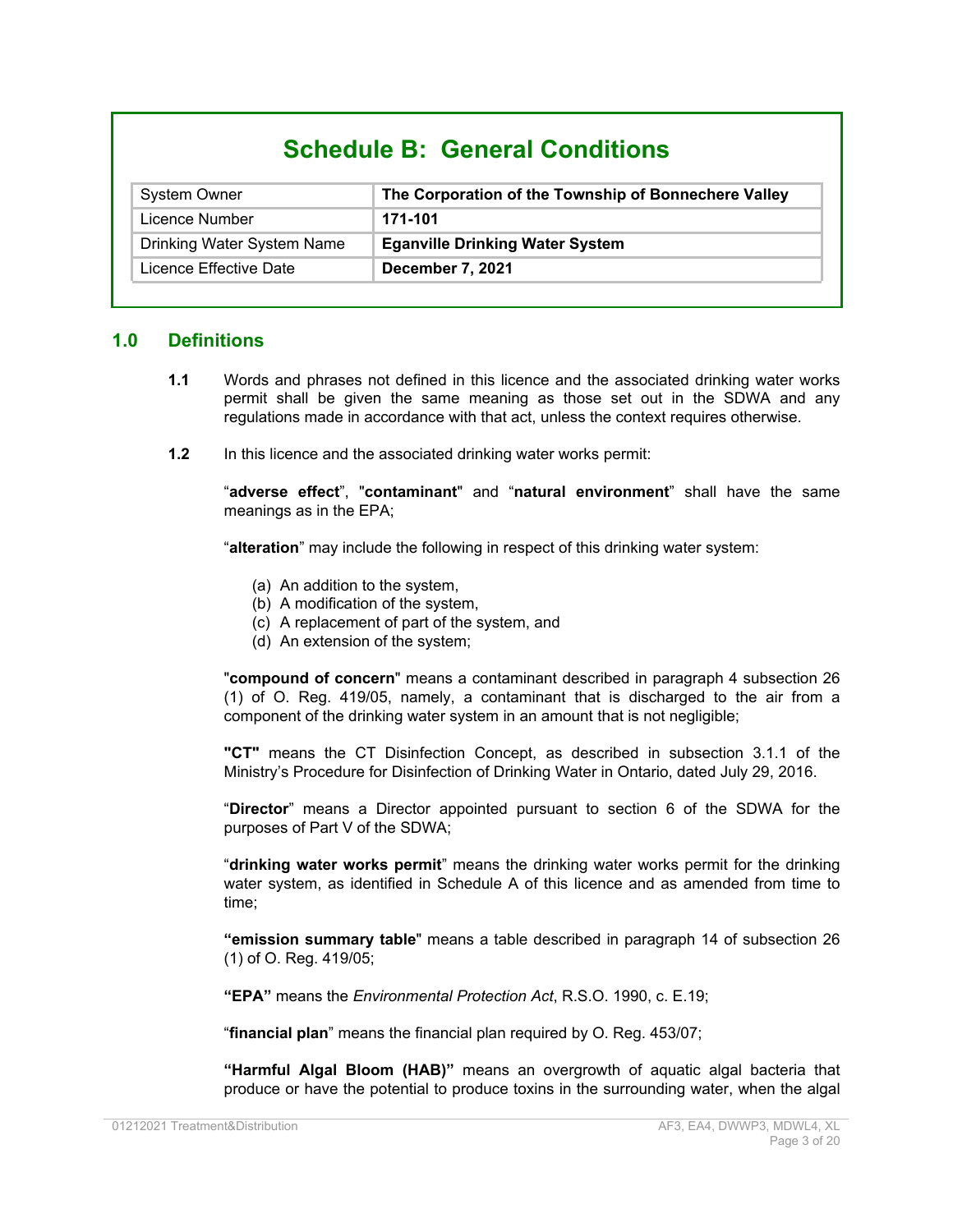cells are damaged or die. Such bacteria are harmful to people and animals and include microcystins produced by cyanobacterial blooms.

"**licence**" means this municipal drinking water licence for the municipal drinking water system identified in Schedule A of this licence;

**"Ministry"** means the Ontario Ministry of the Environment, Conservation and Parks;

"**operational plan**" means an operational plan developed in accordance with the Director's Directions – Minimum Requirements for Operational Plans made under the authority of subsection 15(1) of the SDWA;

"**owner**" means the owner of the drinking water system as identified in Schedule A of this licence;

**"OWRA"** means the *Ontario Water Resources Act*, R.S.O. 1990, c. 0.40;

"**permit to take water**" means the permit to take water that is associated with the taking of water for purposes of the operation of the drinking water system, as identified in Schedule A of this licence and as amended from time to time;

"**point of impingement**" has the same meaning as in section 2 of O. Reg. 419/05 under the EPA;

"**point of impingement limit**" means the appropriate standard from Schedule 2 or 3 of O. Reg. 419/05 under the EPA and if a standard is not provided for a compound of concern, the concentration set out for the compound of concern in the document titled "Air Contaminants Benchmarks (ACB) List: Standards, guidelines and screening levels for assessing point of impingement concentrations of air contaminants", as amended from time to time and published by the Ministry and available on a government of Ontario website;

"**licensed engineering practitioner**" means a person who holds a licence, limited licence or temporary licence under the Professional Engineers Act;

"**provincial officer**" means a provincial officer designated pursuant to section 8 of the SDWA;

"**publication NPC**-**300**" means the Ministry publication titled "Environmental Noise Guideline: Stationary and Transportation Sources – Approval and Planning" dated August 2013, as amended;

"**SCADA system**" means a supervisory control and data acquisition system used for process monitoring, automation, recording and/or reporting within the drinking water system;

"**SDWA**" means the *Safe Drinking Water* Ac*t*, 2002, S.O. 2002, c. 32;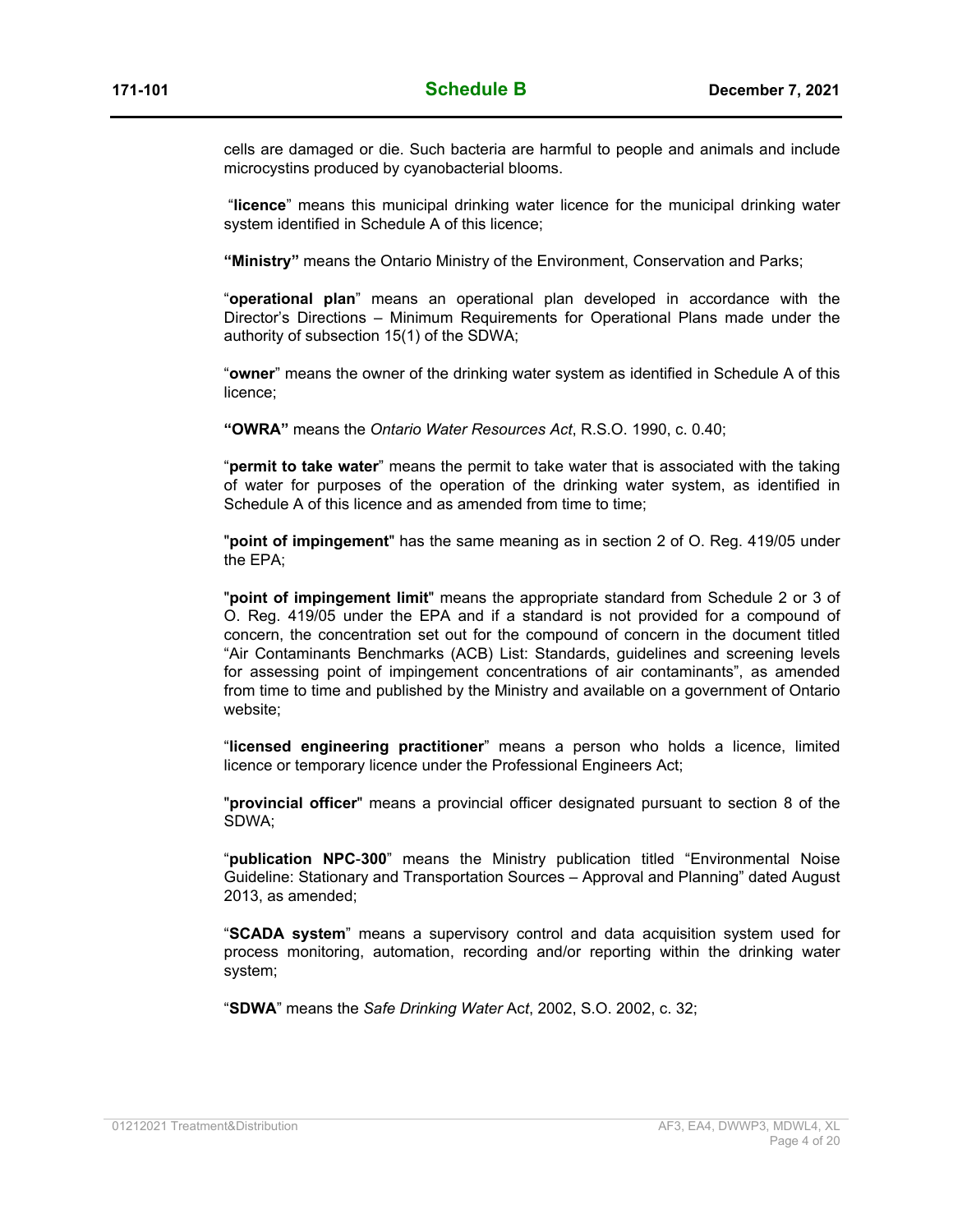"**sensitive receptor***"* means any location where routine or normal activities occurring at reasonably expected times would experience adverse effect(s) from a discharge to air from an emergency generator that is a component of the drinking water system, including one or a combination of:

- (a) private residences or public facilities where people sleep (e.g.: single and multiunit dwellings, nursing homes, hospitals, trailer parks, camping grounds, etc.),
- (b) institutional facilities (e.g.: schools, churches, community centres, day care centres, recreational centres, etc.),
- (c) outdoor public recreational areas (e.g.: trailer parks, play grounds, picnic areas, etc.), and
- (d) other outdoor public areas where there are continuous human activities (e.g.: commercial plazas and office buildings).

"**sub-system**" has the same meaning as in Ontario Regulation 128/04 (Certification of Drinking Water System Operators and Water Quality Analysts) under the SDWA;

"**surface water**" means water bodies (lakes, wetlands, ponds - including dug-outs), water courses (rivers, streams, water-filled drainage ditches), infiltration trenches, and areas of seasonal wetlands;

**"UV"** means ultraviolet, as in ultraviolet light produced from an ultraviolet reactor.

#### **2.0 Applicability**

**2.1** In addition to any other applicable legal requirements, the drinking water system identified above shall be established, altered and operated in accordance with the conditions of the drinking water works permit and this licence.

#### **3.0 Licence Expiry**

**3.1** This licence expires on the date identified as the licence expiry date in Schedule A of this licence.

#### **4.0 Licence Renewal**

**4.1** Any application to renew this licence shall be made on or before the date identified as the application for licence renewal date set out in Schedule A of this licence.

#### **5.0 Compliance**

**5.1** The owner and operating authority shall ensure that any person authorized to carry out work on or to operate any aspect of the drinking water system has been informed of the SDWA, all applicable regulations made in accordance with that act, the drinking water works permit and this licence and shall take all reasonable measures to ensure any such person complies with the same.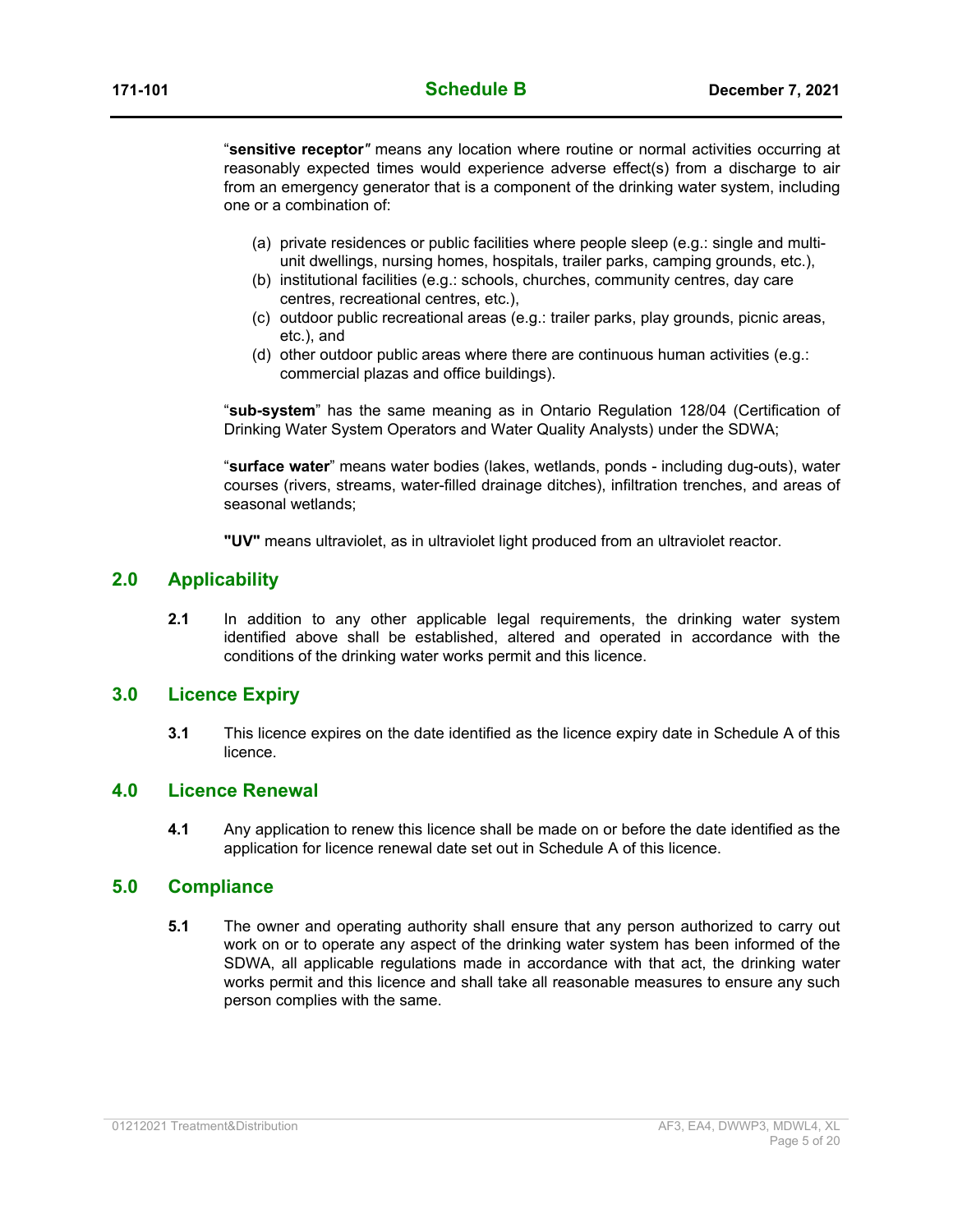#### **6.0 Licence and Drinking Water Works Permit Availability**

**6.1** At least one copy of this licence and the drinking water works permit shall be stored in such a manner that they are readily viewable by all persons involved in the operation of the drinking water system.

#### **7.0 Permit to Take Water and Drinking Water Works Permit**

- **7.1** A permit to take water identified in Schedule A of this licence is the applicable permit on the date identified as the Effective Date of this licence.
- **7.2** A drinking water works permit identified in Schedule A of this licence is the applicable permit on the date identified as the Effective Date of this licence.

#### **8.0 Financial Plan**

- **8.1** For every financial plan prepared in accordance with subsections 2(1) and 3(1) of O. Reg. 453/07, the owner of the drinking water system shall:
	- 8.1.1 Ensure that the financial plan contains on the front page of the financial plan, the appropriate financial plan number as set out in Schedule A of this licence; and
	- 8.1.2 Submit a copy of the financial plan to the Ministry of Municipal Affairs and Housing within three (3) months of receiving approval by a resolution of municipal council or the governing body of the owner.

#### **9.0 Interpretation**

- **9.1** Where there is a conflict between the provisions of this licence and any other document, the following hierarchy shall be used to determine the provision that takes precedence:
	- 9.1.1 The SDWA*;*
	- 9.1.2 A condition imposed in this licence that explicitly overrides a prescribed regulatory requirement;
	- 9.1.3 A condition imposed in the drinking water works permit that explicitly overrides a prescribed regulatory requirement;
	- 9.1.4 Any regulation made under the SDWA;
	- 9.1.5 Any provision of this licence that does not explicitly override a prescribed regulatory requirement;
	- 9.1.6 Any provision of the drinking water works permit that does not explicitly override a prescribed regulatory requirement;
	- 9.1.7 Any application documents listed in this licence, or the drinking water works permit from the most recent to the earliest; and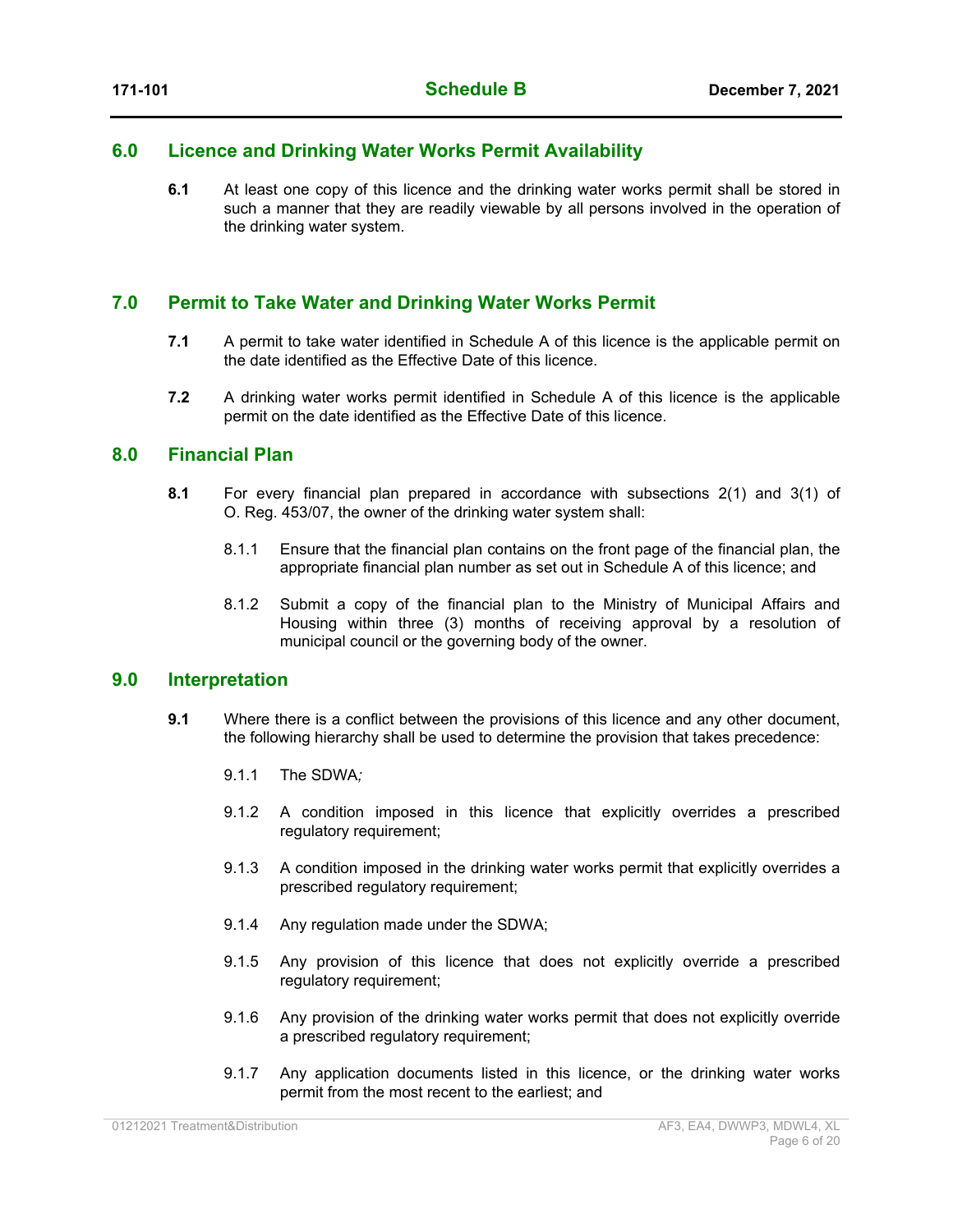- 9.1.8 All other documents listed in this licence, or the drinking water works permit from the most recent to the earliest.
- 9.1.9 Any other technical bulletin or procedure issued by the Ministry from the most recent to the earliest.
- **9.2** If any requirement of this licence or the drinking water works permit is found to be invalid by a court of competent jurisdiction, the remaining requirements of this licence and the drinking water works permit shall continue to apply.
- **9.3** The issuance of and compliance with the conditions of this licence and the drinking water works permit does not:
	- 9.3.1 Relieve any person of any obligation to comply with any provision of any applicable statute, regulation or other legal requirement, including the *Environmental Assessment Act*, R.S.O. 1990, c. E.18; and
	- 9.3.2 Limit in any way the authority of the appointed Directors and provincial officers of the Ministry to require certain steps be taken or to require the owner to furnish any further information related to compliance with the conditions of this licence or the drinking water works permit.
- **9.4** For greater certainty, nothing in this licence or the drinking water works permit shall be read to provide relief from regulatory requirements in accordance with section 46 of the SDWA, except as expressly provided in the licence or the drinking water works permit.

#### **10.0 Adverse Effects**

- **10.1** Nothing in this licence or the drinking water works permit shall be read as to permit:
	- 10.1.1 The discharge of a contaminant into the natural environment that causes or is likely to cause an adverse effect; or
	- 10.1.2 The discharge of any material of any kind into or in any waters or on any shore or bank thereof or into or in any place that may impair the quality of the water of any waters.
- **10.2** All reasonable steps shall be taken to minimize and ameliorate any adverse effect on the natural environment or impairment of the quality of water of any waters resulting from the operation of the drinking water system including such accelerated or additional monitoring as may be necessary to determine the nature and extent of the effect or impairment.
- **10.3** Fulfillment of one or more conditions imposed by this licence or the drinking water works permit does not eliminate the requirement to fulfill any other condition of this licence or the drinking water works permit.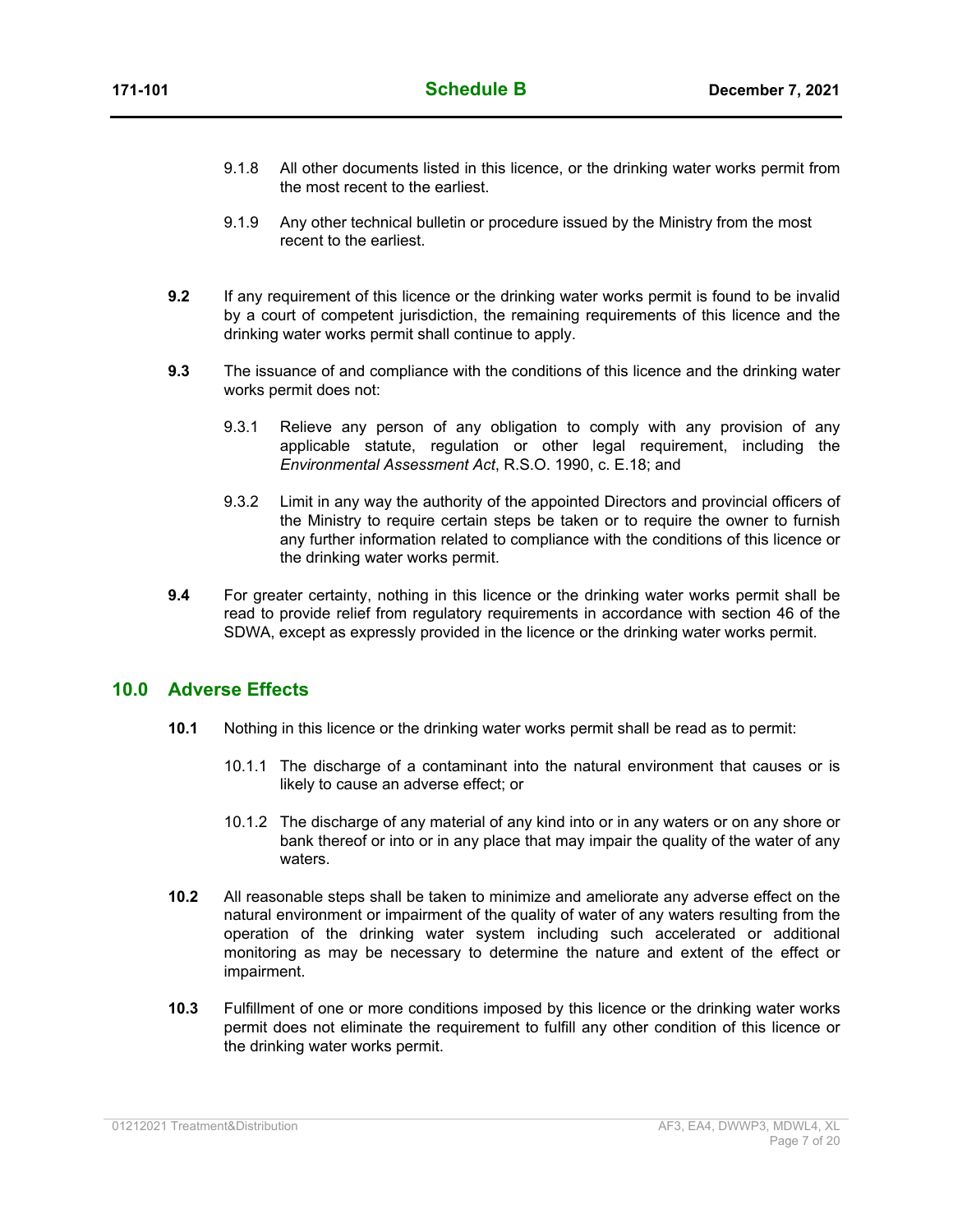#### **11.0 Change of Owner or Operating Authority**

- **11.1** This licence is not transferable without the prior written consent of the Director.
- **11.2** The owner shall notify the Director in writing at least 30 days prior to a change of any operating authority identified in Schedule A of this licence.
	- 11.2.1 Where the change of operating authority is the result of an emergency situation, the owner shall notify the Director in writing of the change as soon as practicable.

#### **12.0 Information to be Provided**

**12.1** Any information requested by a Director or a provincial officer concerning the drinking water system and its operation, including but not limited to any records required to be kept by this licence or the drinking water works permit, shall be provided upon request.

#### **13.0 Records Retention**

**13.1** Except as otherwise required in this licence or the drinking water works permit, any records required by or created in accordance with this licence or the drinking water works permit, other than the records specifically referenced in section 12 or section 13 of O. Reg. 170/03, shall be retained for at least 5 years and made available for inspection by a provincial officer, upon request.

#### **14.0 Chemicals and Materials**

- **14.1** All chemicals and materials used in the alteration or operation of the drinking water system that come into contact with water within the system shall meet all applicable standards set by both the American Water Works Association ("AWWA") and the American National Standards Institute ("ANSI") safety criteria standards NSF/60, NSF/61 and NSF/372.
	- 14.1.1 In the event that the standards are updated, the owner may request authorization from the Director to use any on hand chemicals and materials that previously met the applicable standards.
- **14.2** The most current chemical and material product registration documentation from a testing institution accredited by either the Standards Council of Canada or by the American National Standards Institution ("ANSI") shall be available at all times for each chemical and material used in the operation of the drinking water system that comes into contact with water within the system.
- **14.3** Conditions 14.1 and 14.2 do not apply in the case of the following:
	- 14.3.1 Water pipe and pipe fittings meeting AWWA specifications made from ductile iron, cast iron, PVC, fibre and/or steel wire reinforced cement pipe or high density polyethylene (HDPE);
	- 14.3.2 Articles made from stainless steel, glass, HDPE or Teflon®;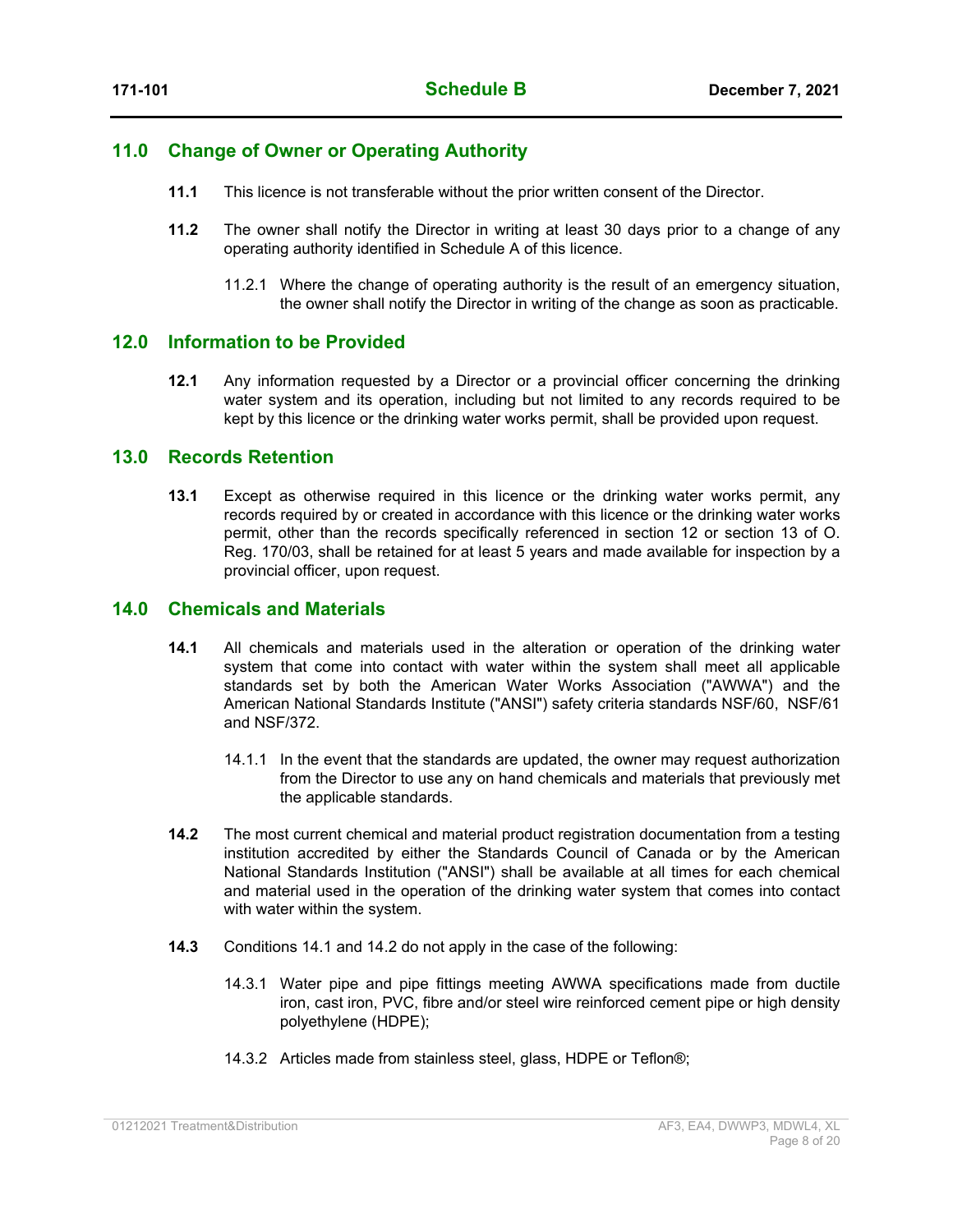- 14.3.3 Cement mortar for watermain lining and for water contacting surfaces of concrete structures made from washed aggregates and Portland cement;
- 14.3.4 Gaskets that are made from NSF approved materials;
- 14.3.5 Food grade oils and lubricants, food grade anti-freeze, and other food grade chemicals and materials that are compatible for drinking water use that may come into contact with drinking water, but are not added directly to the drinking water; or
- 14.3.6 Any particular chemical or material where the owner has written documentation signed by the Director that indicates that the Ministry is satisfied that the chemical or material is acceptable for use within the drinking water system and the chemical or material is only used as permitted by the documentation.

#### **15.0 Drawings**

- **15.1** All drawings and diagrams in the possession of the owner that show any treatment subsystem as constructed shall be retained by the owner unless the drawings and diagrams are replaced by a revised or updated version showing the subsystem as constructed subsequent to the alteration.
- **15.2** Any alteration to any treatment subsystem shall be incorporated into process flow diagrams, process and instrumentation diagrams, and record drawings and diagrams within one year of the alteration being completed or placed into service.
- **15.3** Process flow diagrams and process and instrumentation diagrams for any treatment subsystem shall be kept in a place, or made available in such a manner, that they may be readily viewed by all persons responsible for all or part of the operation of the drinking water system.

#### **16.0 Operations and Maintenance Manual**

- **16.1** An up-to-date operations and maintenance manual or manuals shall be maintained and applicable parts of the manual or manuals shall be made available for reference to all persons responsible for all or part of the operation or maintenance of the drinking water system.
- **16.2** The operations and maintenance manual or manuals, shall include at a minimum:
	- 16.2.1 The requirements of this licence and associated procedures;
	- 16.2.2 The requirements of the drinking water works permit for the drinking water system;
	- 16.2.3 A description of the processes used to achieve primary and secondary disinfection within the drinking water system including where applicable:
		- a) A copy of the CT calculations that were used as the basis for primary disinfection under worst case operating conditions and other operating conditions, if applicable; and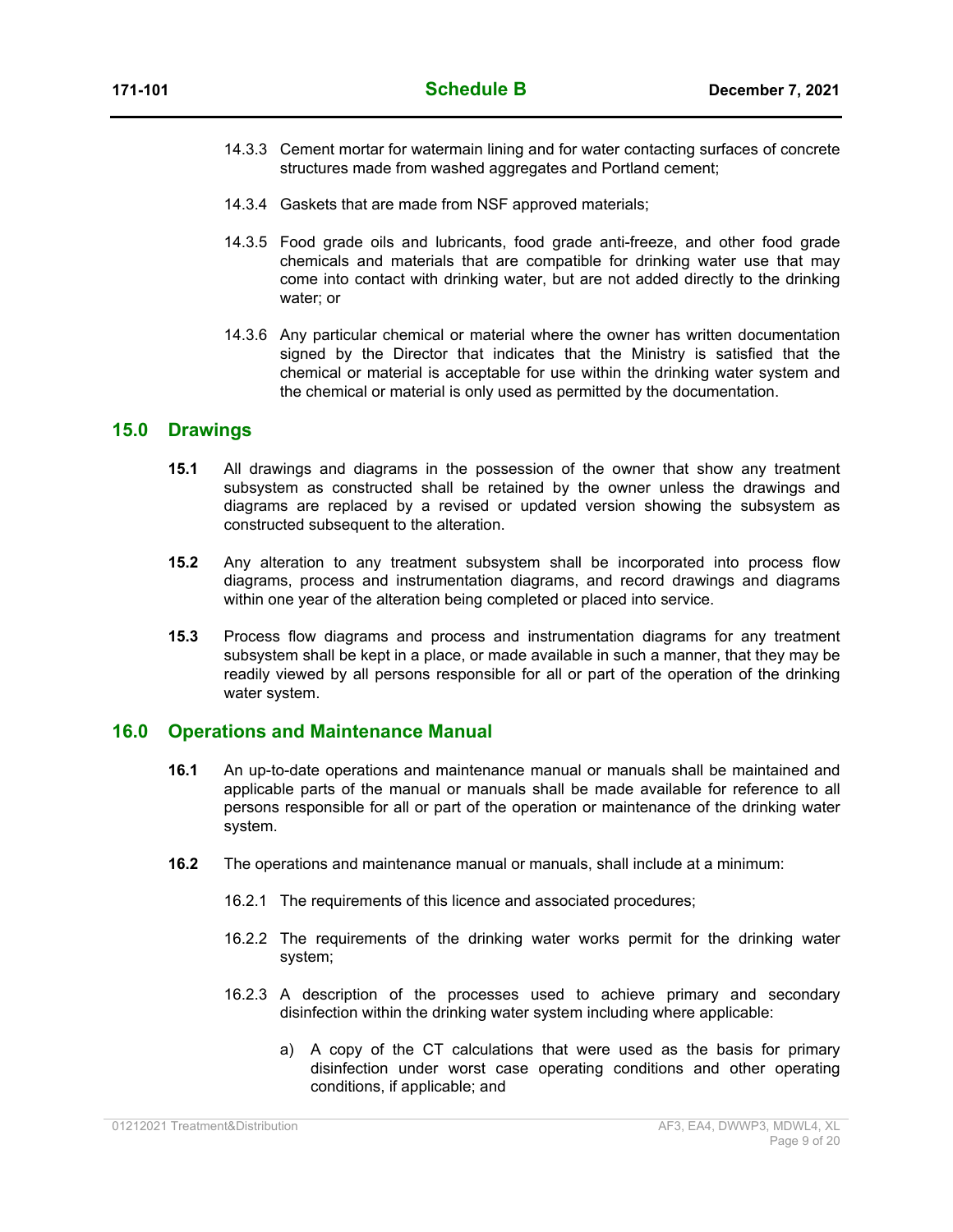- b) The validated operating conditions for UV disinfection equipment, including a copy of the validation certificate;
- 16.2.4 Procedures for monitoring and recording the in-process parameters necessary for the control of any treatment subsystem and for assessing the performance of the drinking water system;
- 16.2.5 Procedures for the operation and maintenance of monitoring equipment;
- 16.2.6 Contingency plans and procedures for the provision of adequate equipment and material to deal with emergencies, upset conditions and equipment breakdown;
- 16.2.7 Procedures for dealing with complaints related to the drinking water system, including the recording of the nature of the complaint and any investigation and corrective action taken in respect of the complaint;
- **16.3** Procedures necessary for the operation and maintenance of any alterations to the drinking water system shall be incorporated into the operations and maintenance manual or manuals prior to those alterations coming into operation.
- **16.4** All of the procedures included or referenced within the operations and maintenance manual must be implemented.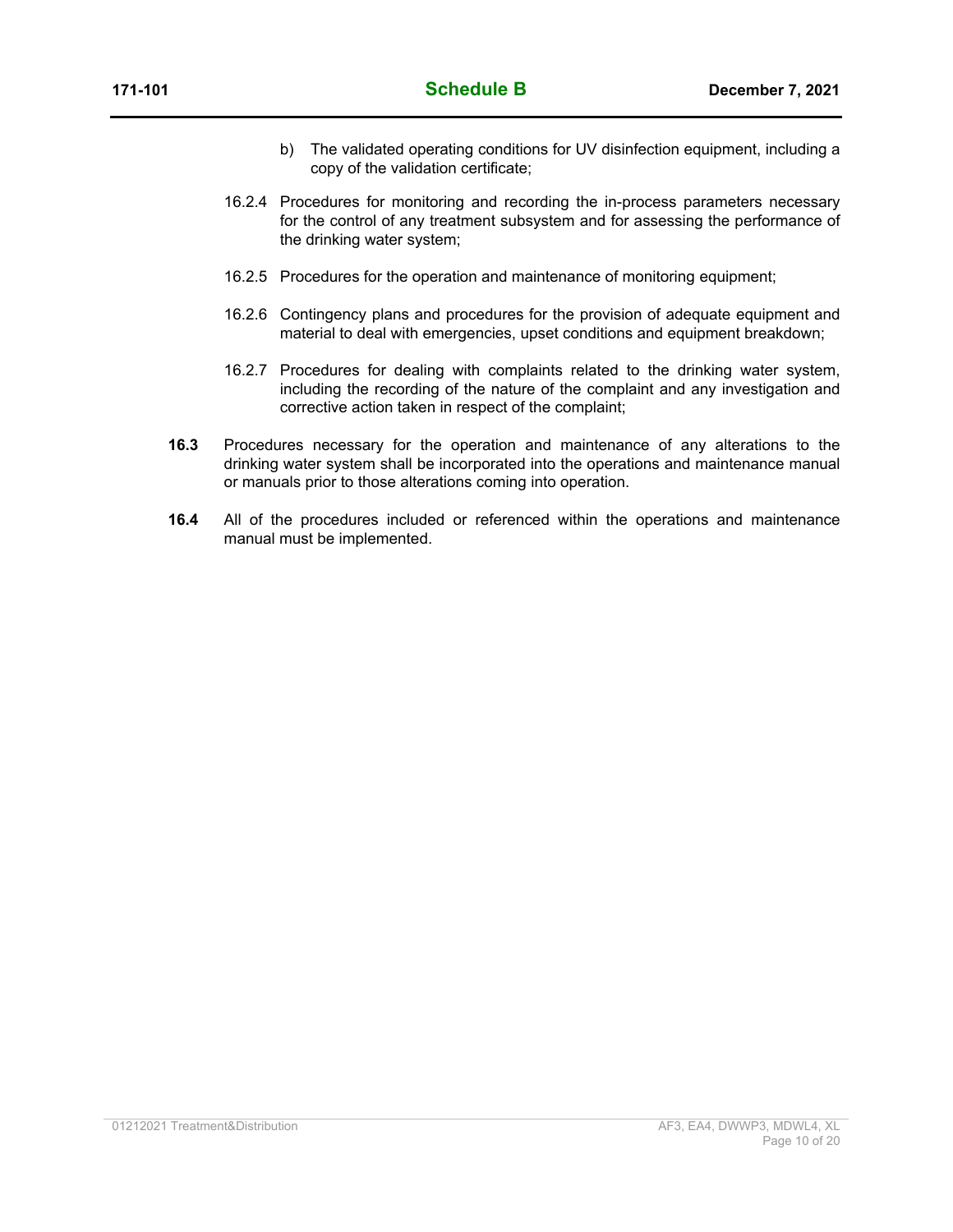# **Schedule C: System-Specific Conditions**

| <b>System Owner</b>        | The Corporation of the Township of Bonnechere Valley |
|----------------------------|------------------------------------------------------|
| Licence Number             | 171-101                                              |
| Drinking Water System Name | <b>Eganville Drinking Water System</b>               |
| Licence Effective Date     | December 7, 2021                                     |

### **1.0 System Performance**

#### **Rated Capacity**

**1.1** For each treatment subsystem listed in column 1 of Table 1, the maximum daily volume of treated water that flows from the treatment subsystem to the distribution system shall not exceed the value identified as the rated capacity in column 2 of the same row.

| <b>Table 1: Rated Capacity</b>                                                                  |      |  |  |
|-------------------------------------------------------------------------------------------------|------|--|--|
| Column 2<br>Column 1<br>Rated Capacity (m <sup>3</sup> /day)<br><b>Treatment Subsystem Name</b> |      |  |  |
| Eganville Water Treatment Plant                                                                 | 2070 |  |  |

#### **Maximum Flow Rates**

**1.2** For each treatment subsystem listed in column 1 of Table 2, the maximum flow rate of water that flows into a treatment subsystem component listed in column 2 shall not exceed the value listed in column 3 of the same row.

| <b>Table 2: Maximum Flow Rates</b>                                                                                                            |  |                |  |  |
|-----------------------------------------------------------------------------------------------------------------------------------------------|--|----------------|--|--|
| Column 1<br>Column 2<br>Column 3<br><b>Treatment Subsystem Name</b><br><b>Maximum Flow Rate (L/s)</b><br><b>Treatment Subsystem Component</b> |  |                |  |  |
| Not Applicable<br>Not Applicable                                                                                                              |  | Not Applicable |  |  |

- **1.3** Despite conditions 1.1 and 1.2, a treatment subsystem may be operated temporarily at a maximum daily volume and/or a maximum flow rate above the values set out in column 2 of Table 1 and column 3 of Table 2 respectively for the purposes of fighting a large fire or for the maintenance of the drinking water system.
- **1.4** Condition 1.3 does not authorize the discharge into the distribution system of any water that does not meet all of the requirements of this licence and all other regulatory requirements, including compliance with the Ontario Drinking Water Quality Standards.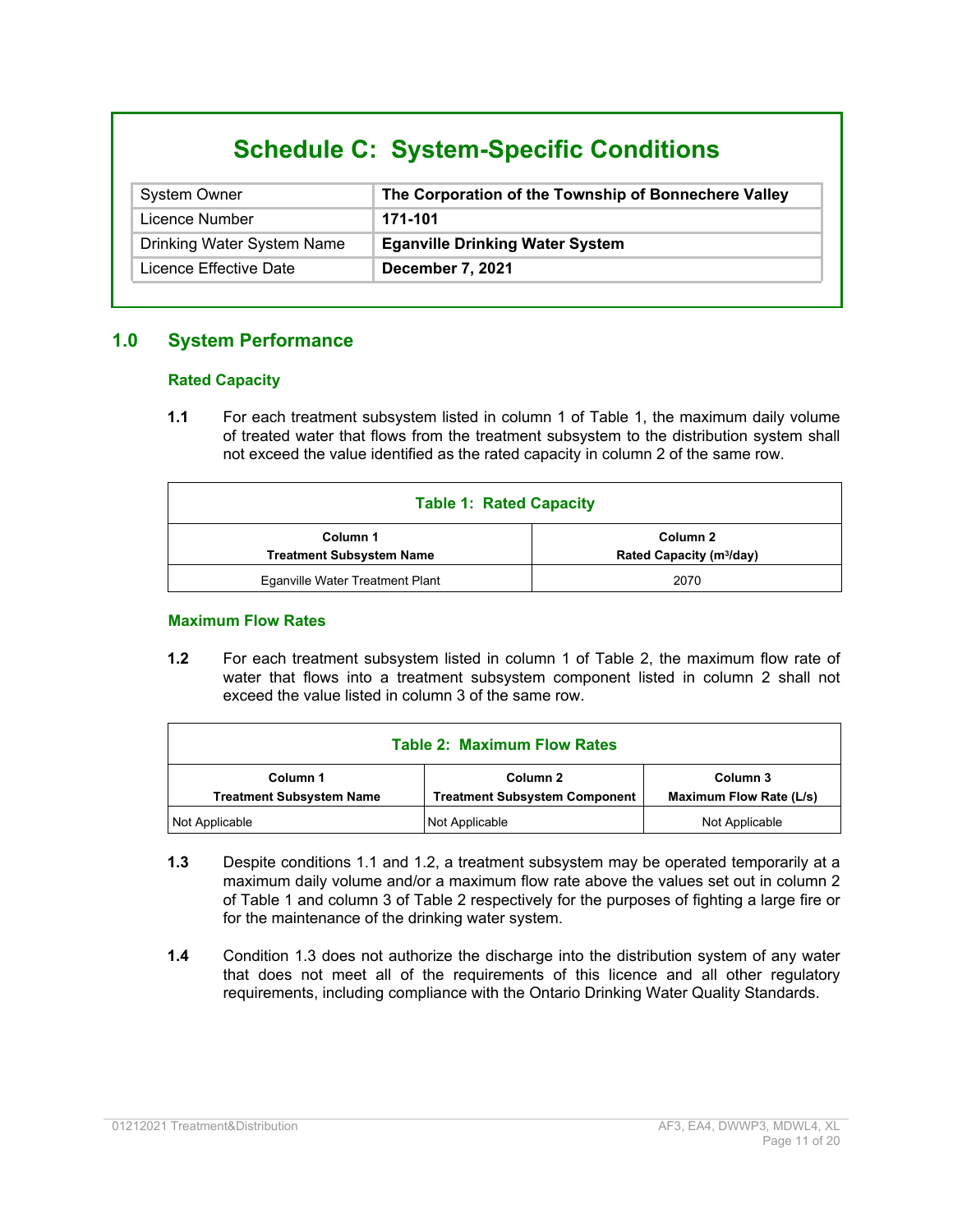#### **Residuals Management**

- **1.5** In respect of an effluent discharged into the natural environment from a treatment subsystem or treatment subsystem component listed in column 1 of Table 3:
	- 1.5.1 The annual average concentration of a test parameter identified in column 2 shall:
		- a) not exceed the value in column 3 of the same row; and
		- b) be calculated at least once monthly as the running annual average based on the previous twelve months of results;
	- 1.5.2 Where the average concentration of a test parameter identified in column 2 exceeds the value in column 3, the concentration shall be reported to the local Ministry district office within 72 hours of receipt of the last lab result used in the calculation;
	- 1.5.3 The maximum concentration of a test parameter identified in column 2 shall not exceed the value in column 4 of the same row;
	- 1.5.4 Where the maximum concentration of a test parameter identified in column 2 exceeds the value in column 4, the discharge shall be reported in accordance with s.13.2 of O. Reg. 675.98 and recorded in accordance with s.12.2 of O. Reg. 675.98 within 24 hours of receipt of the lab result; and,
	- 1.5.5 The test parameters listed in column 2 of Table 3 shall be sampled in accordance with conditions 5.2, 5.3 and 5.4 of Schedule C in this Licence.

| <b>Table 3: Residuals Management</b>                                                             |                                              |                                                           |                                                    |
|--------------------------------------------------------------------------------------------------|----------------------------------------------|-----------------------------------------------------------|----------------------------------------------------|
| Column 1<br><b>Treatment Subsystem or</b><br><b>Treatment Subsystem</b><br><b>Component Name</b> | Column <sub>2</sub><br><b>Test Parameter</b> | Column 3<br><b>Annual Average</b><br>Concentration (mg/L) | Column 4<br><b>Maximum</b><br>Concentration (mg/L) |
| Not Applicable                                                                                   | Not Applicable                               | Not Applicable                                            | Not Applicable                                     |

#### **UV Disinfection Equipment Performance**

- **1.6** For each treatment subsystem or treatment subsystem component listed in column 1 of Table 4, and while directing water to the distribution system and being used to meet pathogen log removal/inactivation credits specified in Schedule E:
	- 1.6.1 The UV disinfection equipment shall be operated within the validated limits for the equipment at all times such that a continuous pass-through UV dose is maintained throughout the life time of the UV lamp(s) that is at least the minimum continuous pass-through UV dose set out in column 2 of the same row
	- 1.6.2 In addition to any other sampling, analysis and recording that may be required, the ultraviolet light disinfection equipment shall test for the test parameters set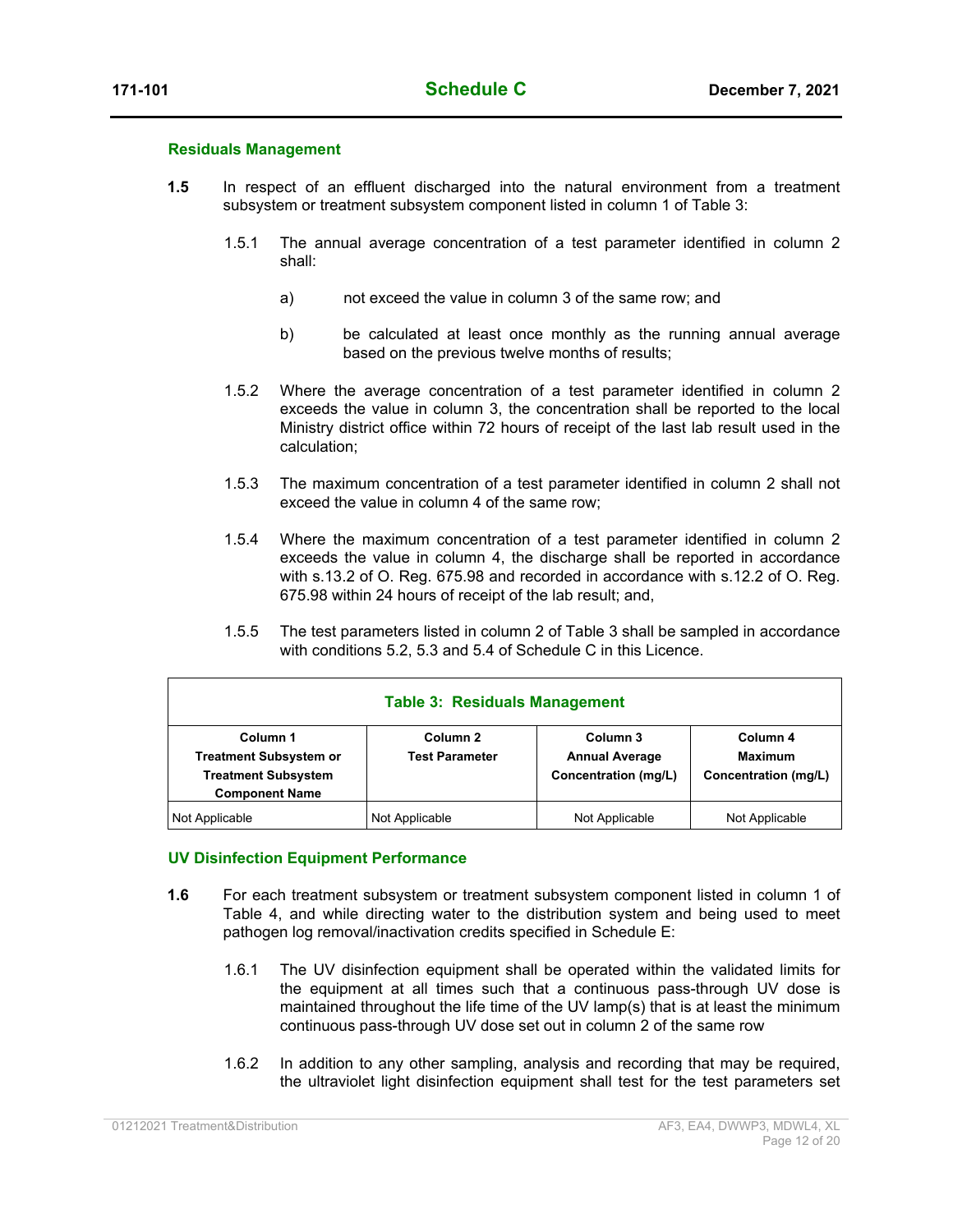out in column 4 of the same row at a testing frequency of once every five (5) minutes or less and record the test data at a recording frequency of once every four (4) hours or less;

- 1.6.3 If there is a UV disinfection equipment alarm signaling that the disinfection equipment is malfunctioning, has lost power, or is not providing the appropriate level of disinfection the test parameters set out in column 4 of the same row shall be recorded at a recording frequency of once every five minutes or less until the alarm condition has been corrected;
- 1.6.4 A monthly summary report shall be prepared at the end of each calendar month which sets out the time, date and duration of each UV equipment alarm described in condition 1.6.3, the volume of water treated during each alarm period and the actions taken by the operating authority to correct the alarm situation;

| <b>Table 4: UV Disinfection Equipment</b>                                                                                                                                                  |                |                                     |                                   |
|--------------------------------------------------------------------------------------------------------------------------------------------------------------------------------------------|----------------|-------------------------------------|-----------------------------------|
| Column 1<br>Column 2<br><b>Minimum Continuous</b><br><b>Treatment Subsystem or</b><br><b>Treatment Subsystem</b><br>Pass-Through UV Dose<br><b>Component Name</b><br>(mJ/cm <sup>2</sup> ) |                | Column 3<br><b>Control Strategy</b> | Column 4<br><b>Test Parameter</b> |
| Not Applicable                                                                                                                                                                             | Not Applicable | Not Applicable                      | Not Applicable                    |

#### **2.0 Flow Measurement and Recording Requirements**

- **2.1** For each treatment subsystem identified in column 1 of Table 1 and in addition to any other flow measurement and recording that may be required, continuous flow measurement and recording shall be undertaken for:
	- 2.1.1 The flow rate (L/s) and daily volume ( $m^3$ /day) of treated water that flows from the treatment subsystem to the distribution system.
	- 2.1.2 The flow rate (L/s) and daily volume ( $m<sup>3</sup>/day$ ) of water that flows into the treatment subsystem.
- **2.2** For each treatment subsystem component identified in column 2 of Table 2 and in addition to any other flow measurement and recording that may be required, continuous flow measurement and recording shall be undertaken for the flow rate and daily volume of water that flows into the treatment subsystem component.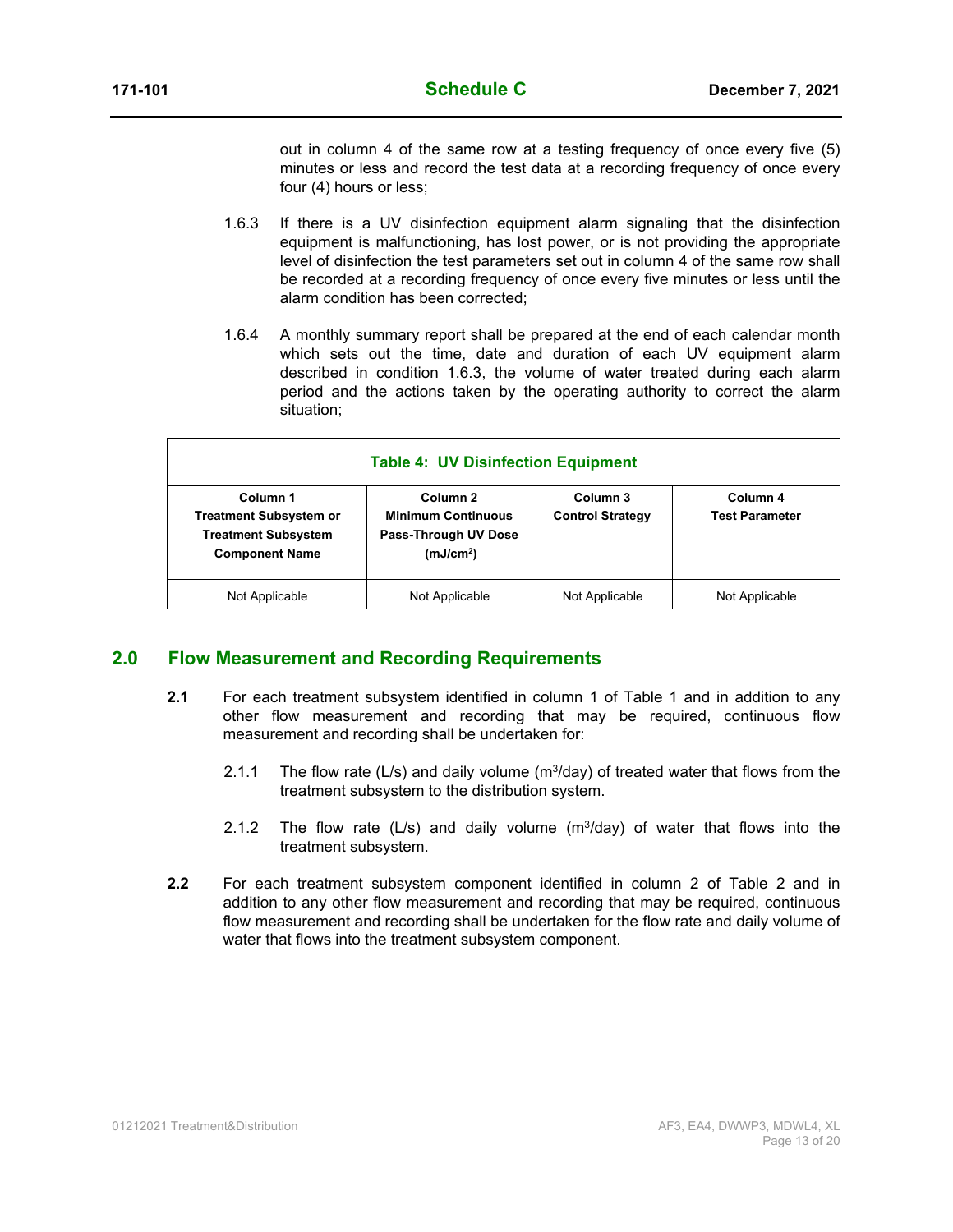- **2.3** Where a rated capacity from Table 1 or a maximum flow rate from Table 2 is exceeded, the following shall be recorded:
	- 2.3.1 The difference between the measured amount and the applicable rated capacity or maximum flow rate specified in Table 1 or Table 2;
	- 2.3.2 The time and date of the measurement;
	- 2.3.3 The reason for the exceedance; and
	- 2.3.4 The duration of time that lapses between the applicable rated capacity or maximum flow rate first being exceeded and the next measurement where the applicable rated capacity or maximum flow rate is no longer exceeded.

#### **3.0 Calibration of Flow Measuring Devices**

- **3.1** All flow measuring devices that are required by regulation, by a condition in the drinking water works permit 171-201, or by a condition otherwise imposed by the Ministry, shall be checked and where necessary calibrated in accordance with the manufacturer's instructions.
- **3.2** If the manufacturer's instructions do not indicate how often to check and calibrate a flow measuring device, the equipment shall be checked and where necessary calibrated at least once every 12 months during which the drinking water system is in operation.
	- 3.2.1 For greater certainty, if condition 3.2 applies, the equipment shall be checked and where necessary calibrated not more than 30 days after the first anniversary of the day the equipment was checked and calibrated in the previous 12-month period.

#### **4.0 Calibration of CT Monitoring System**

- **4.1** Any measuring instrumentation that forms part of the monitoring system for CT shall be checked and where necessary calibrated at least once every 12 months during which the drinking water system is in operation, or more frequently in accordance with the manufacturer's instructions.
	- 4.1.1 For greater certainty, if condition 4.1 applies, the instrumentation shall be checked and where necessary calibrated not more than 30 days after the first anniversary of the day the equipment was checked and calibrated in the previous 12-month period.

### **5.0 Additional Sampling, Testing and Monitoring**

#### **Drinking Water Health and Non-Health Related Parameters**

**5.1** For each treatment subsystem or treatment subsystem component identified in column 1 of Tables 5 and 6 and in addition to any other sampling, testing and monitoring that may be required, sampling, testing and monitoring shall be undertaken for a test parameter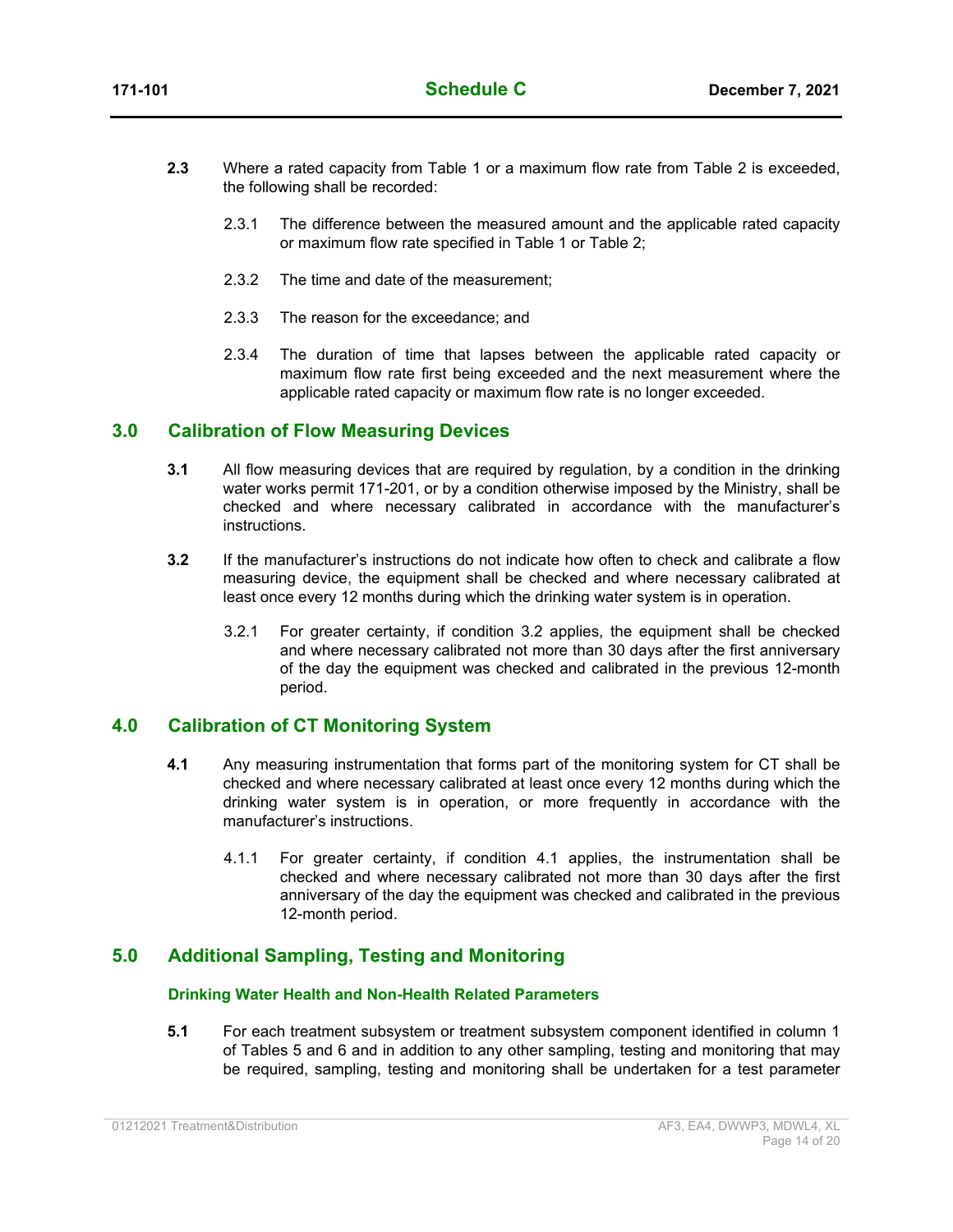listed in column 2 at the sampling frequency listed in column 3 and at the monitoring location listed in column 4 of the same row.

| <b>Table 5: Drinking Water Health Related Parameters</b>                                         |                                              |                                       |                                        |
|--------------------------------------------------------------------------------------------------|----------------------------------------------|---------------------------------------|----------------------------------------|
| Column 1<br><b>Treatment Subsystem or</b><br><b>Treatment Subsystem</b><br><b>Component Name</b> | Column <sub>2</sub><br><b>Test Parameter</b> | Column 3<br><b>Sampling Frequency</b> | Column 4<br><b>Monitoring Location</b> |
| Not Applicable                                                                                   | Not Applicable                               | Not Applicable                        | Not Applicable                         |

| <b>Table 6: Drinking Water Non-Health Related Parameters</b>                                     |                                                                                                   |                |                            |
|--------------------------------------------------------------------------------------------------|---------------------------------------------------------------------------------------------------|----------------|----------------------------|
| Column 1<br><b>Treatment Subsystem or</b><br><b>Treatment Subsystem</b><br><b>Component Name</b> | Column 3<br>Column <sub>2</sub><br>Column 4<br><b>Sampling Frequency</b><br><b>Test Parameter</b> |                | <b>Monitoring Location</b> |
| Not Applicable                                                                                   | Not Applicable                                                                                    | Not Applicable | Not Applicable             |

#### **Environmental Discharge Parameters**

- **5.2** For each treatment subsystem or treatment subsystem component identified in column 1 of Table 7 and in addition to any other sampling, testing and monitoring that may be required, sampling, testing and monitoring shall be undertaken for a test parameter listed in column 2 using the sample type identified in column 3 at the sampling frequency listed in column 4 and at the monitoring location listed in column 5 of the same row.
- **5.3** For the purposes of Table 7:
	- 5.3.1 Manual Composite means the mean of at least three grab samples taken during a discharge event, with one sample being taken immediately following the commencement of the discharge event, one sample being taken approximately at the mid-point of the discharge event and one sample being taken immediately before the end of the discharge event; and
	- 5.3.2 Automated Composite means samples must be taken during a discharge event by an automated sampler at a minimum sampling frequency of once per hour.
- **5.4** Any sampling, testing and monitoring for the test parameter Total Suspended Solids shall be performed in accordance with the requirements set out in the publication "Standard Methods for the Examination of Water and Wastewater", 23<sup>rd</sup> Edition, 2017, or as amended from time to time by more recently published editions.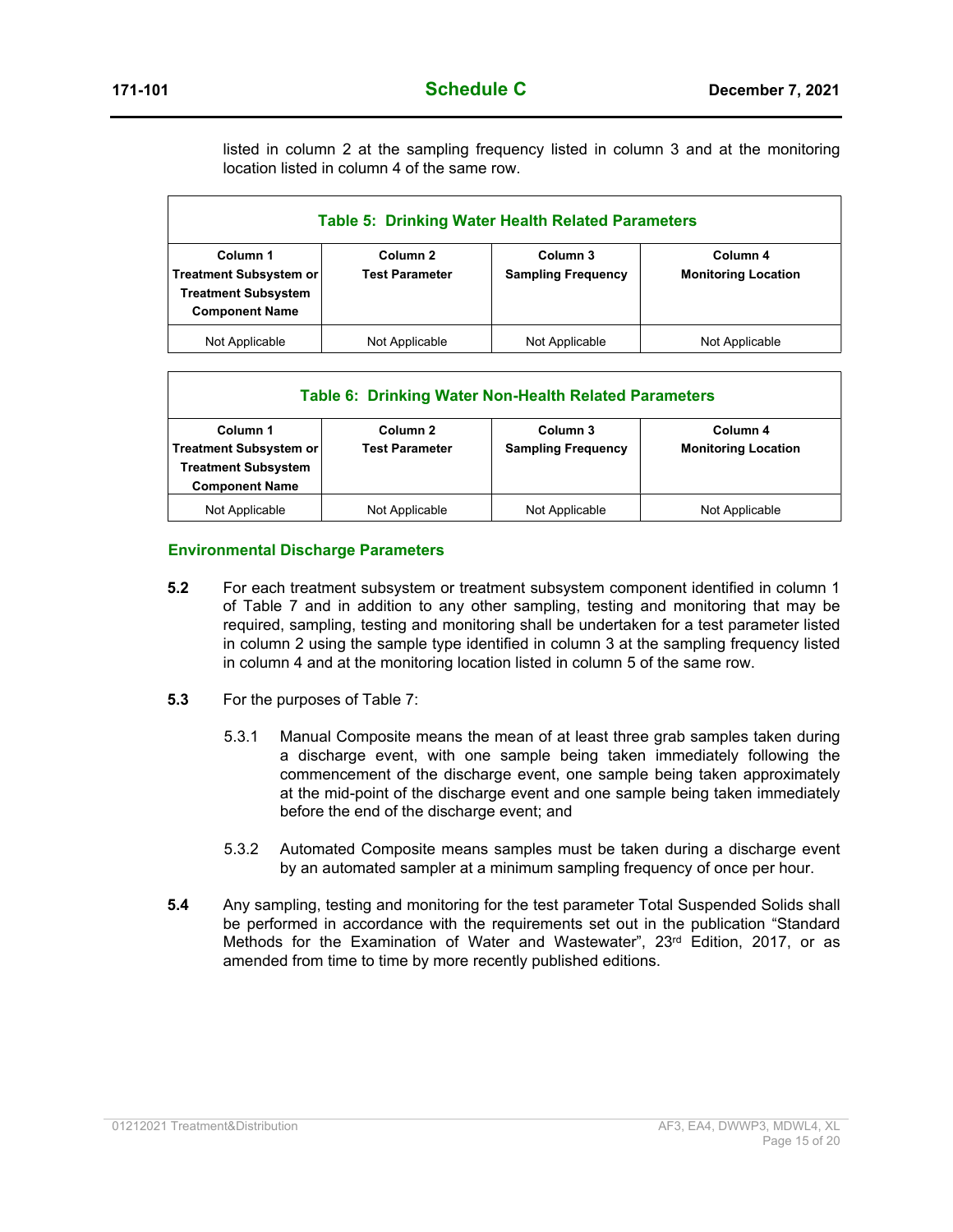|                                                                                                  | <b>Table 7: Environmental Discharge Parameters</b> |                         |                                   |                                        |
|--------------------------------------------------------------------------------------------------|----------------------------------------------------|-------------------------|-----------------------------------|----------------------------------------|
| Column 1<br><b>Treatment Subsystem or</b><br><b>Treatment Subsystem</b><br><b>Component Name</b> | Column <sub>2</sub><br><b>Test Parameter</b>       | Column 3<br>Sample Type | Column 4<br>Sampling<br>Frequency | Column 5<br><b>Monitoring Location</b> |
| Not Applicable                                                                                   | Not Applicable                                     | Not Applicable          | Not Applicable                    | Not Applicable                         |

- **5.5** Pursuant to Condition 10 of Schedule B of this licence, the owner may undertake the following environmental discharges associated with the maintenance and/or repair of the drinking water system:
	- 5.5.1 The discharge of potable water from a watermain to a road or storm sewer;
	- 5.5.2 The discharge of potable water from a water storage facility or pumping station:
		- a) To a road or storm sewer; or
		- b) To a watercourse where the discharge has been dechlorinated and if necessary, sediment and erosion control measures have been implemented.
	- 5.5.3 The discharge of dechlorinated non-potable water from a watermain, water storage facility or pumping station to a road or storm sewer;
	- 5.5.4 The discharge of raw water from a groundwater well to the environment where if necessary, sediment and erosion control measures have been implemented; and
	- 5.5.5 The discharge of raw water, potable water or non-potable water from a treatment subsystem to the environment where if necessary, the discharge has been dechlorinated and sediment and erosion control measures have been implemented.
	- 5.5.6 The discharge of any excess water to a road, storm sewer or the environment, associated with the management of materials excavated as part of watermain construction or repair, where necessary sediment, erosion and environmental control measures have been implemented.

#### **6.0 Studies Required**

#### **Harmful Algal Blooms**

- **6.1** The owner shall develop and keep up to date a Harmful Algal Bloom monitoring, reporting and sampling plan, herein known as the "Plan", to be implemented when a potential harmful algal bloom is suspected or present. The owner shall have the Plan in place on or before December 7, 2021.
	- 6.1.1 The owner must have a copy of the Plan available onsite at the drinking water system, for inspection upon request by Ministry staff.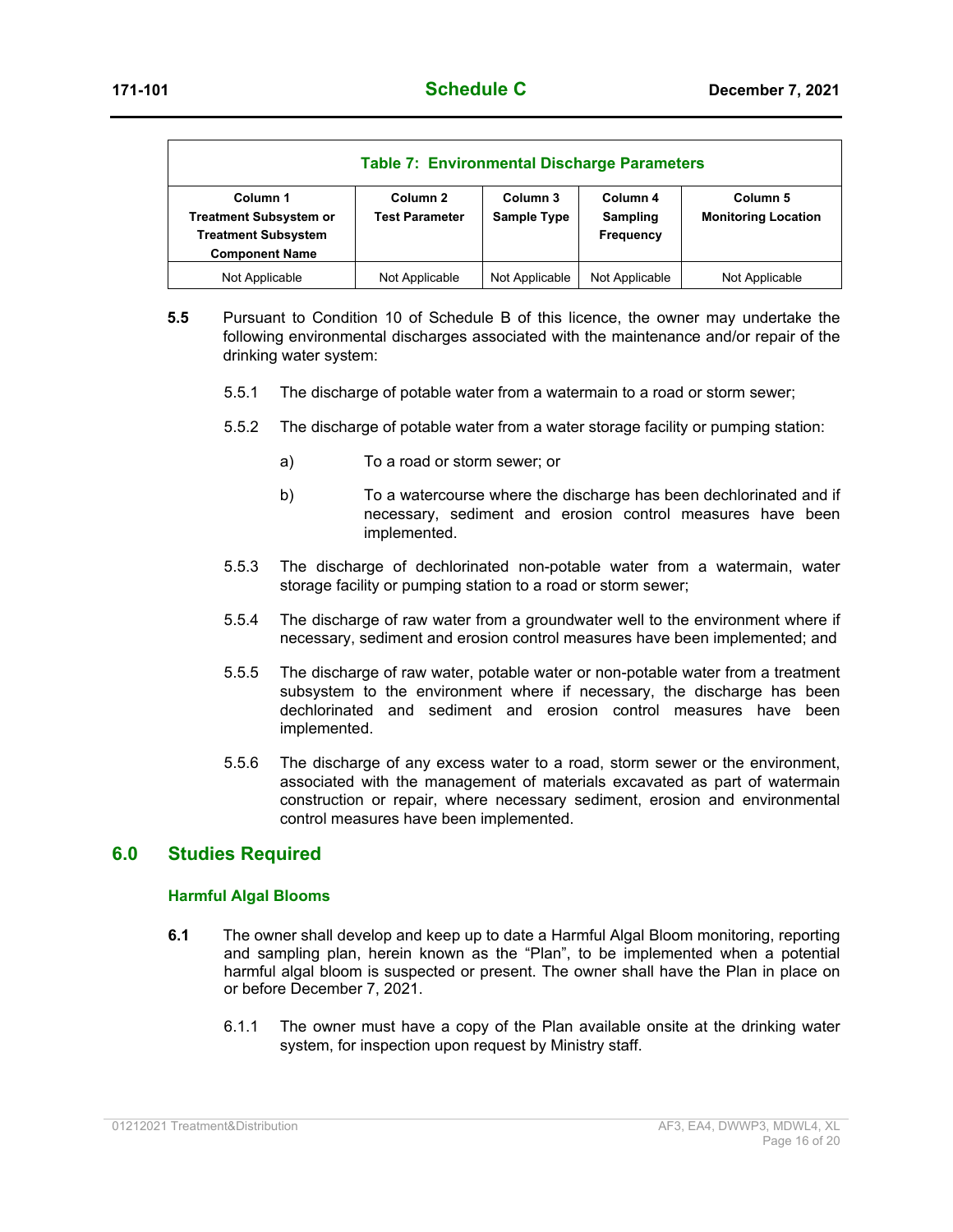- 6.1.2 The owner must implement the Plan annually during the harmful algal bloom season, during but not limited to the warm seasonal period between June 1 and October 31 each year, or as otherwise directed by the Ministry or the Medical Officer of Health.
- 6.1.3 The owner must train all relevant drinking water system staff on the Plan prior to the beginning of each warm season, as described in Condition 6.1.2.
- **6.2** For clarity, a Harmful Algal Bloom is considered suspected or occurring when:
	- 6.2.1 the owner or operating authority has observed an algal bloom:
		- a) near the shoreline at or near the source water intake(s) described in drinking water works permit 171-201, or
		- b) where the intake has an Intake Protection Zone in a source protection plan, within IPZ-1, or
		- c) within a circle that has a radius, measured from the intake, equal to the distance from the intake to the farthest edge of IPZ-2.
	- 6.2.2 microcystin has been detected in a raw or treated water sample; and/or,
	- 6.2.3 the owner has received any form of notification related to an algal bloom from the Ministry, a Medical Officer of Health, or the public; or,
	- 6.2.4 the presence of or identification of cyanobacteria has been determined though optical probes or other analytic techniques used by the drinking water system.
- **6.3** The Plan described in condition 6.1 must include, at a minimum:
	- 6.3.1 details relating to visual monitoring for harmful algal blooms at or near the drinking water system intake(s),
		- a) as described in drinking water works permit 171-201, or
		- b) where the intake has an Intake Protection Zone in a source protection plan, within IPZ-1, or
		- c) within a circle that has a radius, measured from the intake, equal to the distance from the intake to the farthest edge of IPZ-2.
	- 6.3.2 details relating to visual monitoring of shoreline; this is applicable to drinking water systems where the proximity of the intake(s) may be of concern.
	- 6.3.3 details relating to reporting the observed or suspected harmful algal bloom, as described in section 6.2:
		- a) to the Overall Responsible Operator(s) and/or Operator(s)-in-Charge if the blooms have been observed or suspected by a duty operator; the Plan shall include wording that directs relevant drinking water staff to follow the instructions provided by the Overall Responsible Operator(s) or the Operator(s)-in-Charge;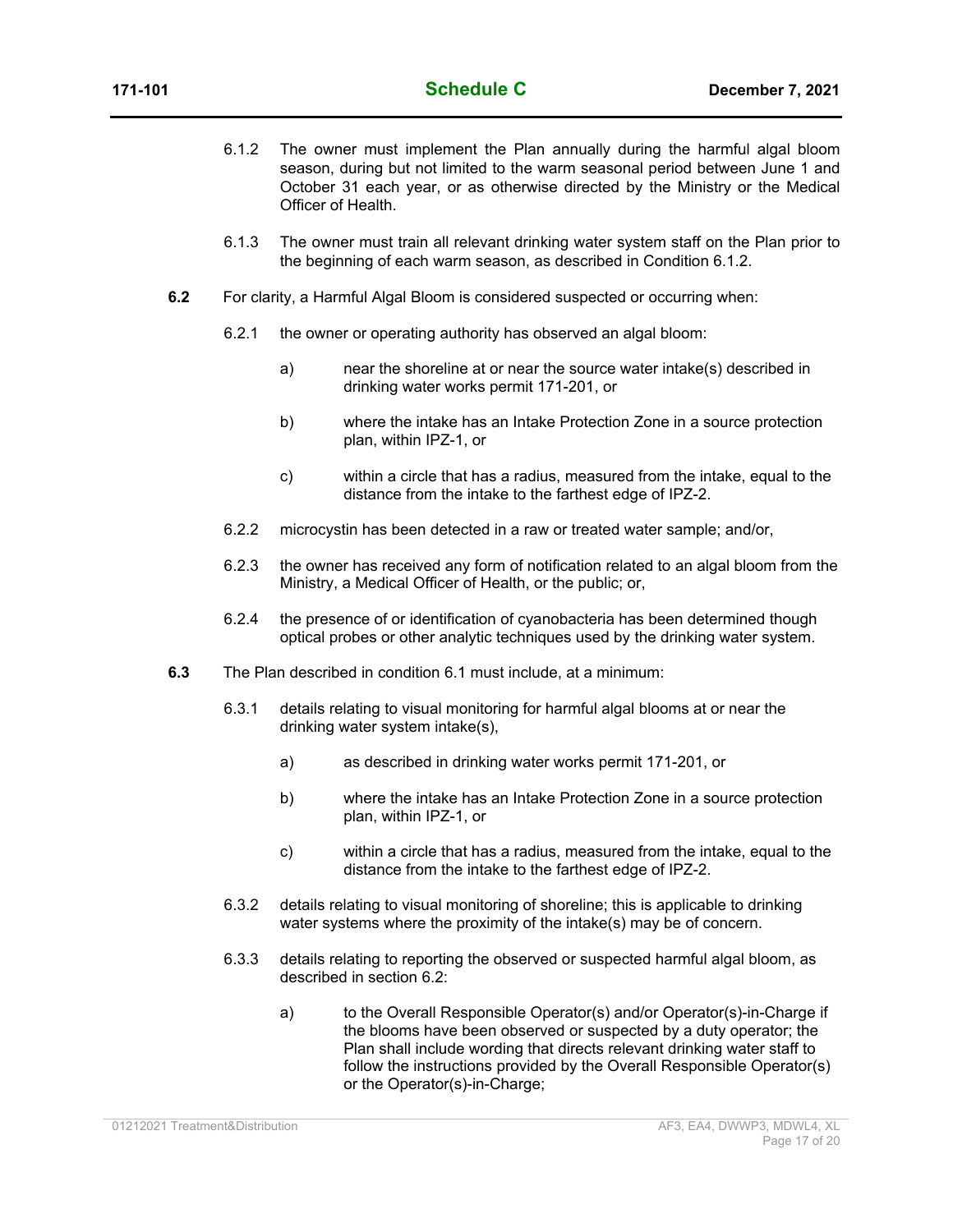- b) to the medical officer of health; and
- c) to the Ministry's Spills Action Centre.,
- 6.3.4 a sampling plan, including the identification of sample location(s) and frequencies that at a minimum match those described in condition 6.4.
- 6.3.5 triggers that may increase the required sampling frequency;
- 6.3.6 up-to-date records that document staff training on the harmful algal bloom monitoring, reporting**,** and sampling procedures.
- **6.4** Any water samples collected under Condition 6.3.4 must be:
	- 6.4.1 collected, at a minimum, once per week, or as otherwise directed by the Ministry or the medical officer of health;
	- 6.4.2 collected prior to any treatment, if the sample is taken from raw water;
	- 6.4.3 collected at the point of entry into the distribution system, if the sample is taken from treated water;
	- 6.4.4 collected from the shoreline by the drinking water system, if applicable based on Condition 6.3.1;
	- 6.4.5 submitted to a laboratory licensed to perform ELISA testing for total microcystin;
	- 6.4.6 repeatedly collected until 3 consecutive samples have shown non-detection of microcystin and the algal bloom is no longer suspected or visually observed.

#### **7.0 Source Protection**

- **7.1** The owner of the drinking water system shall implement risk management measures, as appropriate, to manage any potential threat to drinking water that results from the operation of the drinking water system.
- **7.2** The owner of the system shall notify the Director in writing within thirty (30) days of any approved changes to an applicable source protection plan that impact the assessed threat level of a fuel oil system identified in Schedule A of drinking water works permit.
- **7.3** The notification required in condition 7.2 shall include:
	- 7.3.1 A description of the changes and their impact on the assessed threat level of the fuel oil system(s); and,
	- 7.3.2 A timeline for re-assessing the threat level and providing the results of the assessment to the Director.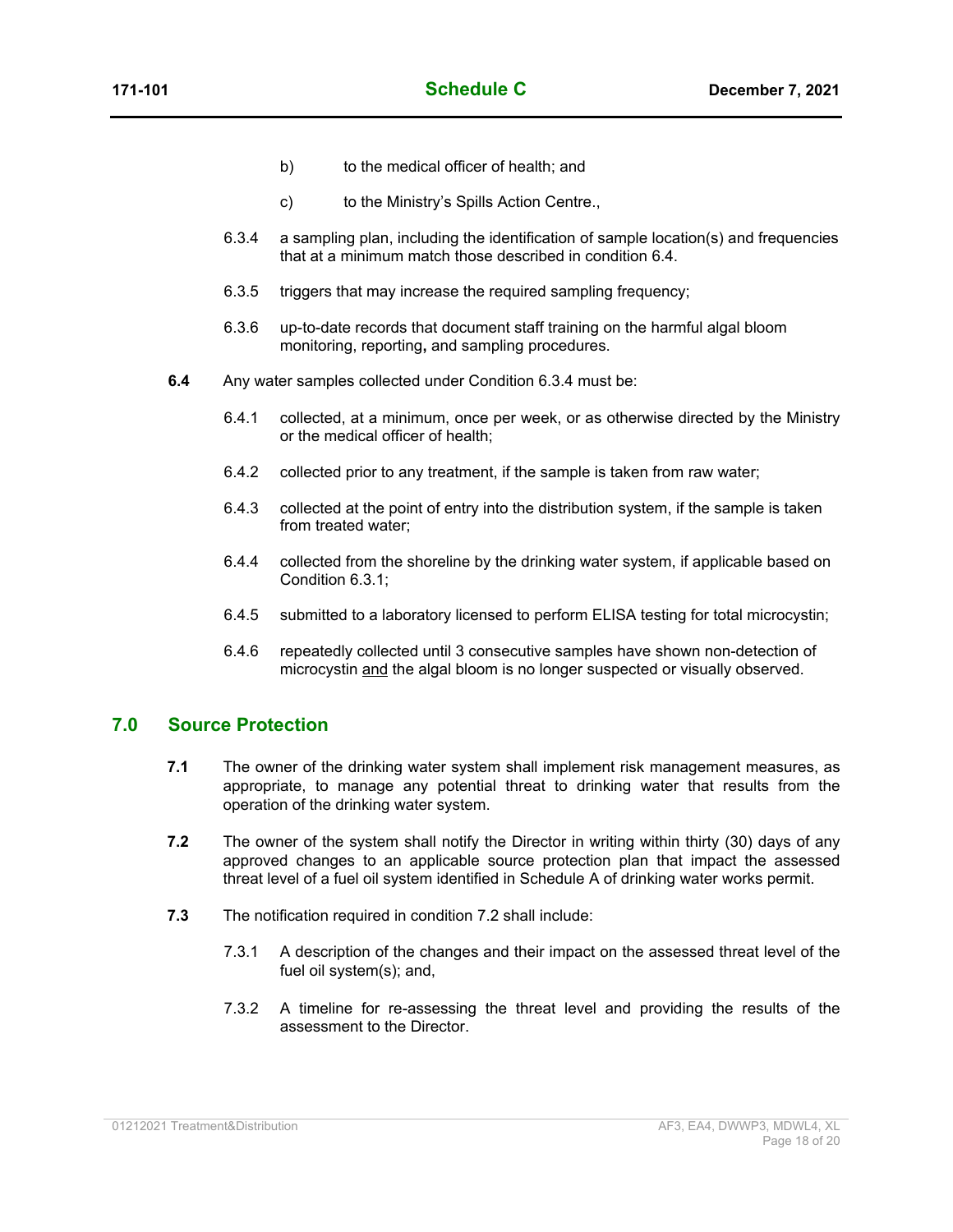# **Schedule D: Conditions for Relief from Regulatory Requirements**

| <b>System Owner</b>        | The Corporation of the Township of Bonnechere Valley |
|----------------------------|------------------------------------------------------|
| Licence Number             | 171-101                                              |
| Drinking Water System Name | <b>Eganville Drinking Water System</b>               |
| Licence Effective Date     | December 7, 2021                                     |

As per the effective date of this licence, no relief from regulatory requirements is authorized by the Director under section 46 of the SDWA in respect of the drinking water system.